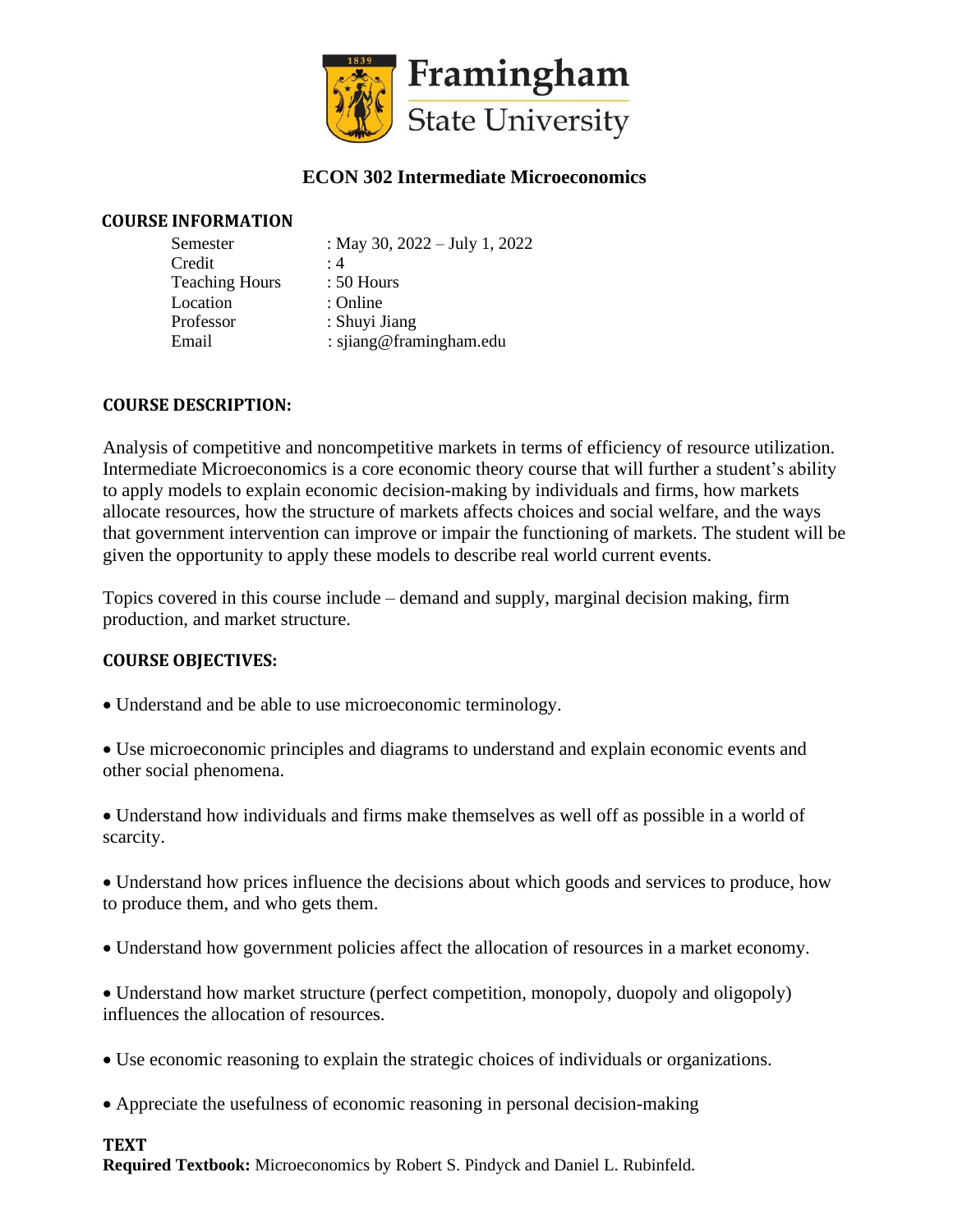

Print ISBN: 9780134184241, 0134184246 eText ISBN: 9780134184906, 0134184904

## **COURSE ASSESSMENT**:

Your grade will consist of the following components:

Quizzes and Exams: 100%

#### **Exams:**

I give five multiple-choice exams. These dates are indicated on the syllabus. The exams will consist of multiple-choice questions, four choices. No make-up exams will be given except for predetermined exceptions.

### **ACADEMIC HONESTY POLICY:**

Integrity is essential to academic life. Consequently, students who enroll at Framingham State University agree to maintain high standards of academic honesty and scholarly practice. They shall be responsible for familiarizing themselves with the published policies and procedures regarding academic honesty. Academic honesty requires but is not limited to the following practices: appropriately citing all published and unpublished sources, whether quoted, paraphrased, or otherwise expressed, in all of the student's oral and written, technical and artistic work.

## **Academic Accommodations Policy:**

*Please refer to the FSU handbook found here:* 

https://www.framingham.edu/Assets/uploads

## **COURSE SCHEDULE**

| Week 1 | Introduction     | Syllabus, etc.                                    |
|--------|------------------|---------------------------------------------------|
|        | Chapter 1        | <b>Introduction and Math Review</b>               |
|        | Chapter 2        | Supply and Demand                                 |
|        | Chapter 3        | <b>Budget Constraints and Indifference Curves</b> |
|        | <b>Quizzes</b>   |                                                   |
|        | Week 2 Chapter 4 | Individual and Market Demand                      |

# **COURSE OUTLINE AND SCHEDULE**